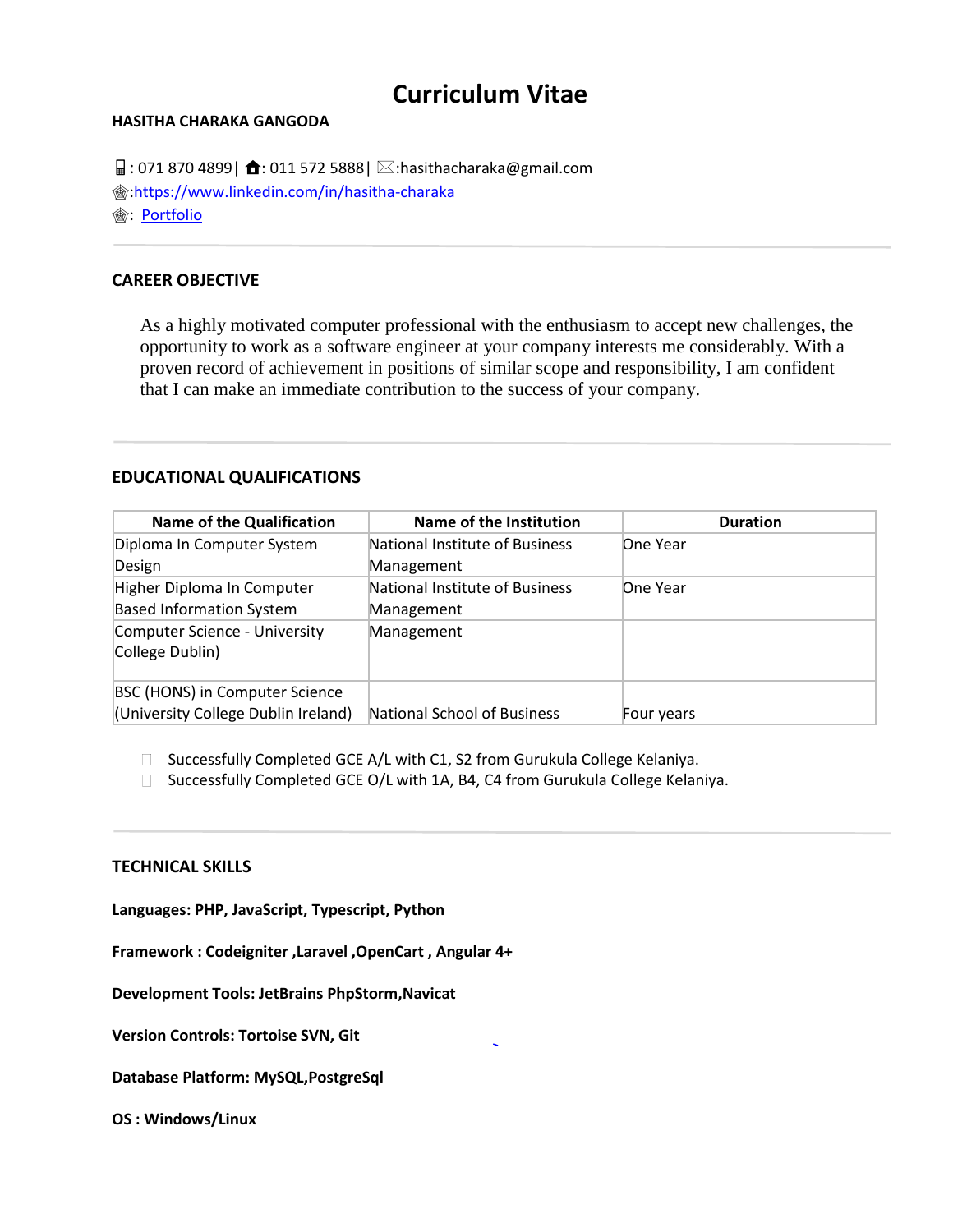## **EMPLOYMENT HISTORY**

| <b>Company Name</b>           | <b>Designation/Role</b>   | <b>Duration</b>              |
|-------------------------------|---------------------------|------------------------------|
| Webxpay(Pvt)Ltd               | Trainee Software Engineer | 2016-AUG-01 TO 2017-AUG-25   |
| Screenline Holdings (Pvt) Ltd | Software Engineer         | 2017-AUG-28 TO 2018-APRIL-05 |
| Infortronix (Pvt)Ltd          | Software Engineer         | 2018-APRIL-17 TO PRESENT     |

# **CAREER HISTORY – 'JOB RESPONSIBILITIES' IN DETAIL**

#### **Webxpay (Pvt) Ltd | Trainee Software Engineer**

- Developed Webxpay Ecommerce Platform (MVC architecture PHP Framweork)
- Developed Client Management Platform (MVC architecture PHP Framweork)
- Requirements Gathering & Client Handling

#### **Screenline Holdings| Software Engineer**

- Developing in-House Build ERP Web Application (PHP)
- Developing in-House Build Payroll Web Application (PHP)
- Requirements Gathering.

#### **Infortronix (Pvt) Ltd | Software Engineer**

- Developing Web Application and Web Systems (REST API/Angular FrameWork/Laravel)
- Requirements Gathering.

## **EXTRA-CURRICULAR ACTIVITIES**

- Member Of School FootBall Team
- **Member Of School Swimming Club**

# **Personal Profile**

- ∙ Full Name : Herath Mudiyanselage Gangodagedara Hasitha Charaka Gangoda ∙ Gender : Male ∙ Civil Status : Single
- Date of Birth : 05/12/1994 COS → Nationality in Sinhala